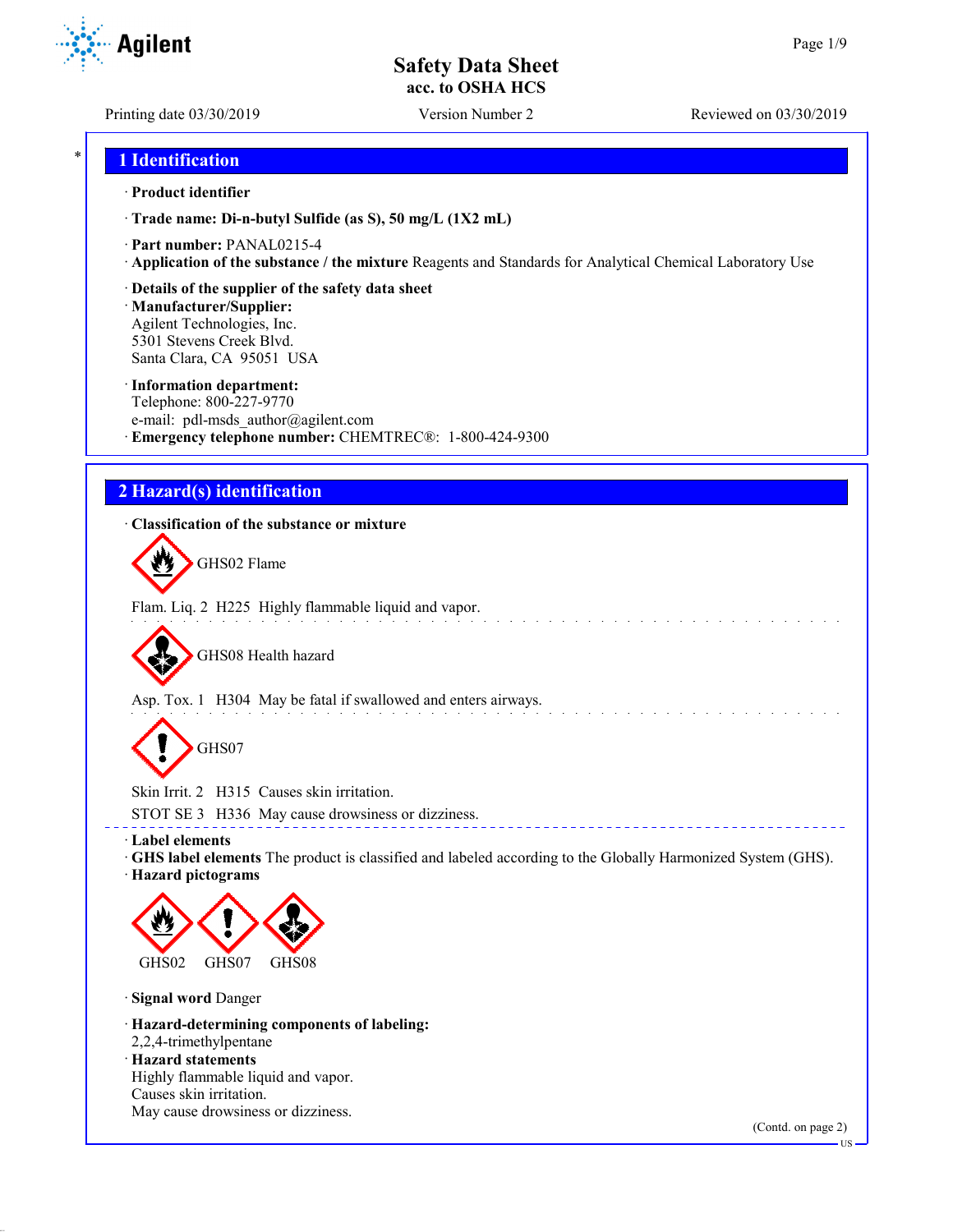Printing date 03/30/2019 Version Number 2 Reviewed on 03/30/2019

## **Trade name: Di-n-butyl Sulfide (as S), 50 mg/L (1X2 mL)**

(Contd. of page 1) May be fatal if swallowed and enters airways. · **Precautionary statements** Keep away from heat/sparks/open flames/hot surfaces. - No smoking. Ground/bond container and receiving equipment. Use explosion-proof electrical/ventilating/lighting/equipment. Use only non-sparking tools. Take precautionary measures against static discharge. Avoid breathing dust/fume/gas/mist/vapors/spray Wash thoroughly after handling. Use only outdoors or in a well-ventilated area. Wear protective gloves/protective clothing/eye protection/face protection. If swallowed: Immediately call a poison center/doctor. Specific treatment (see on this label). Do NOT induce vomiting. If on skin (or hair): Take off immediately all contaminated clothing. Rinse skin with water/shower. IF INHALED: Remove person to fresh air and keep comfortable for breathing. Call a poison center/doctor if you feel unwell. Take off contaminated clothing and wash it before reuse. If skin irritation occurs: Get medical advice/attention. In case of fire: Use for extinction: CO2, powder or water spray. Store in a well-ventilated place. Keep container tightly closed. Store in a well-ventilated place. Keep cool. Store locked up. Dispose of contents/container in accordance with local/regional/national/international regulations. · **Classification system:** · **NFPA ratings (scale 0 - 4)** 1 3  $\overline{0}$  $Health = 1$ Fire  $= 3$ Reactivity  $= 0$ · **HMIS-ratings (scale 0 - 4)** HEALTH FIRE REACTIVITY  $\boxed{0}$  Reactivity = 0  $\frac{1}{\Box}$  Health = 1  $3$  Fire = 3 · **Other hazards** · **Results of PBT and vPvB assessment** · **PBT:** Not applicable. · **vPvB:** Not applicable. **3 Composition/information on ingredients** · **Chemical characterization: Mixtures** · **Description:** Mixture of the substances listed below with nonhazardous additions.

· **Dangerous components:**

540-84-1 2,2,4-trimethylpentane 99.967%

(Contd. on page 3)

US

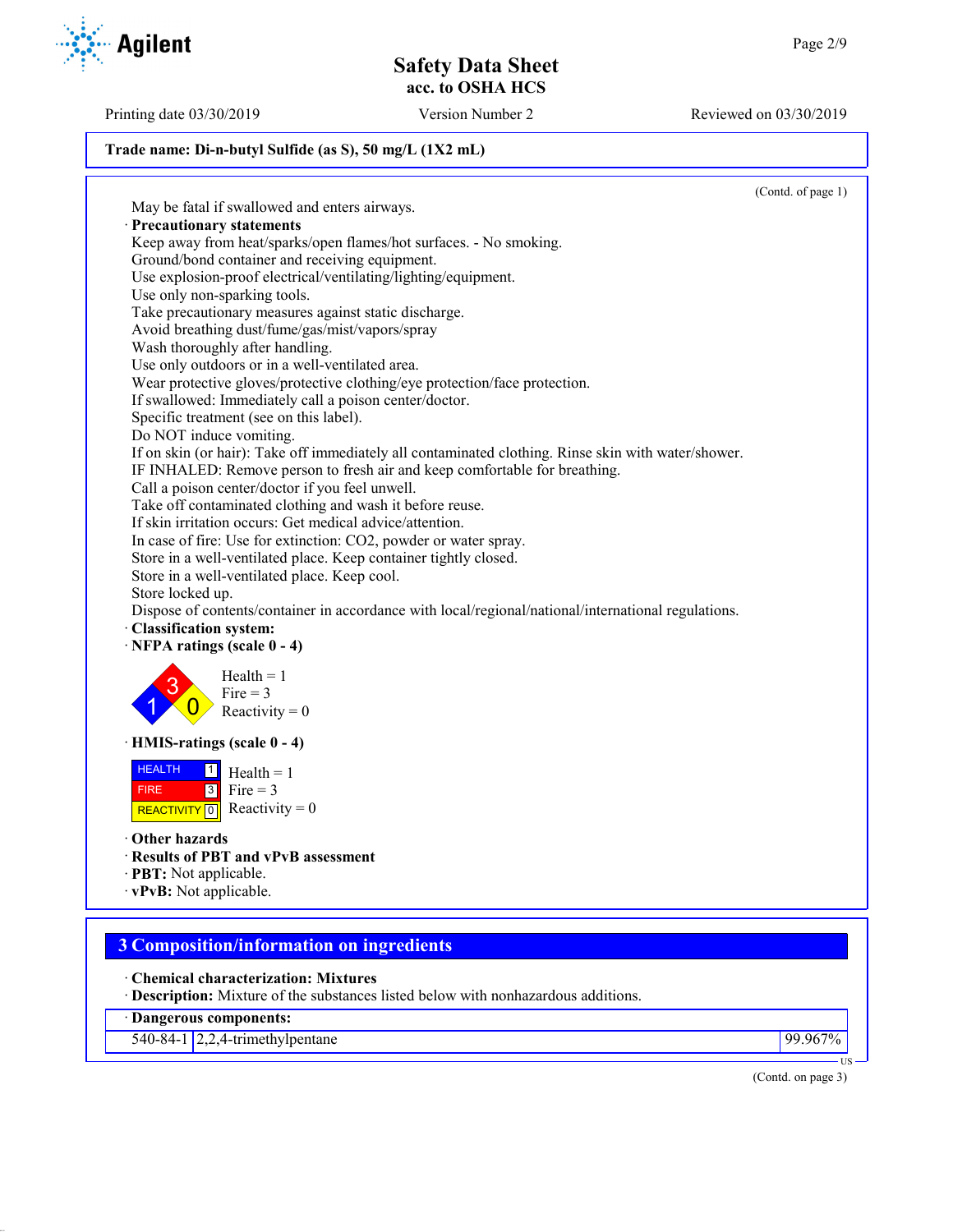Printing date 03/30/2019 Version Number 2 Reviewed on 03/30/2019

**Trade name: Di-n-butyl Sulfide (as S), 50 mg/L (1X2 mL)**

(Contd. of page 2)

## **4 First-aid measures**

- · **Description of first aid measures**
- · **General information:** Immediately remove any clothing soiled by the product.
- · **After inhalation:** In case of unconsciousness place patient stably in side position for transportation.
- · **After skin contact:** Immediately wash with water and soap and rinse thoroughly.
- · **After eye contact:** Rinse opened eye for several minutes under running water.
- · **After swallowing:** If symptoms persist consult doctor.
- · **Information for doctor:**
- · **Most important symptoms and effects, both acute and delayed** No further relevant information available.
- · **Indication of any immediate medical attention and special treatment needed**
- No further relevant information available.

## **5 Fire-fighting measures**

- · **Extinguishing media**
- · **Suitable extinguishing agents:**
- CO2, extinguishing powder or water spray. Fight larger fires with water spray or alcohol resistant foam.
- · **For safety reasons unsuitable extinguishing agents:** Water with full jet
- · **Special hazards arising from the substance or mixture** No further relevant information available.
- · **Advice for firefighters**
- · **Protective equipment:** No special measures required.

## **6 Accidental release measures**

· **Personal precautions, protective equipment and emergency procedures**

Wear protective equipment. Keep unprotected persons away.

- · **Environmental precautions:** Do not allow to enter sewers/ surface or ground water.
- · **Methods and material for containment and cleaning up:**
- Absorb with liquid-binding material (sand, diatomite, acid binders, universal binders, sawdust).

Dispose contaminated material as waste according to item 13.

- Ensure adequate ventilation.
- **Reference to other sections**
- See Section 7 for information on safe handling.
- See Section 8 for information on personal protection equipment.
- See Section 13 for disposal information.

## · **Protective Action Criteria for Chemicals**

| $\cdot$ PAC-1: |                                                  |              |
|----------------|--------------------------------------------------|--------------|
|                | 540-84-1 $\sqrt{2,2,4}$ -trimethylpentane        | $230$ ppm    |
| $\cdot$ PAC-2: |                                                  |              |
|                | 540-84-1 $\sqrt{2,2,4}$ -trimethylpentane        | $830$ ppm    |
| $\cdot$ PAC-3: |                                                  |              |
|                | 540-84-1 $\left  2,2,4\right $ -trimethylpentane | $15000*$ ppm |
|                |                                                  | US –         |

(Contd. on page 4)



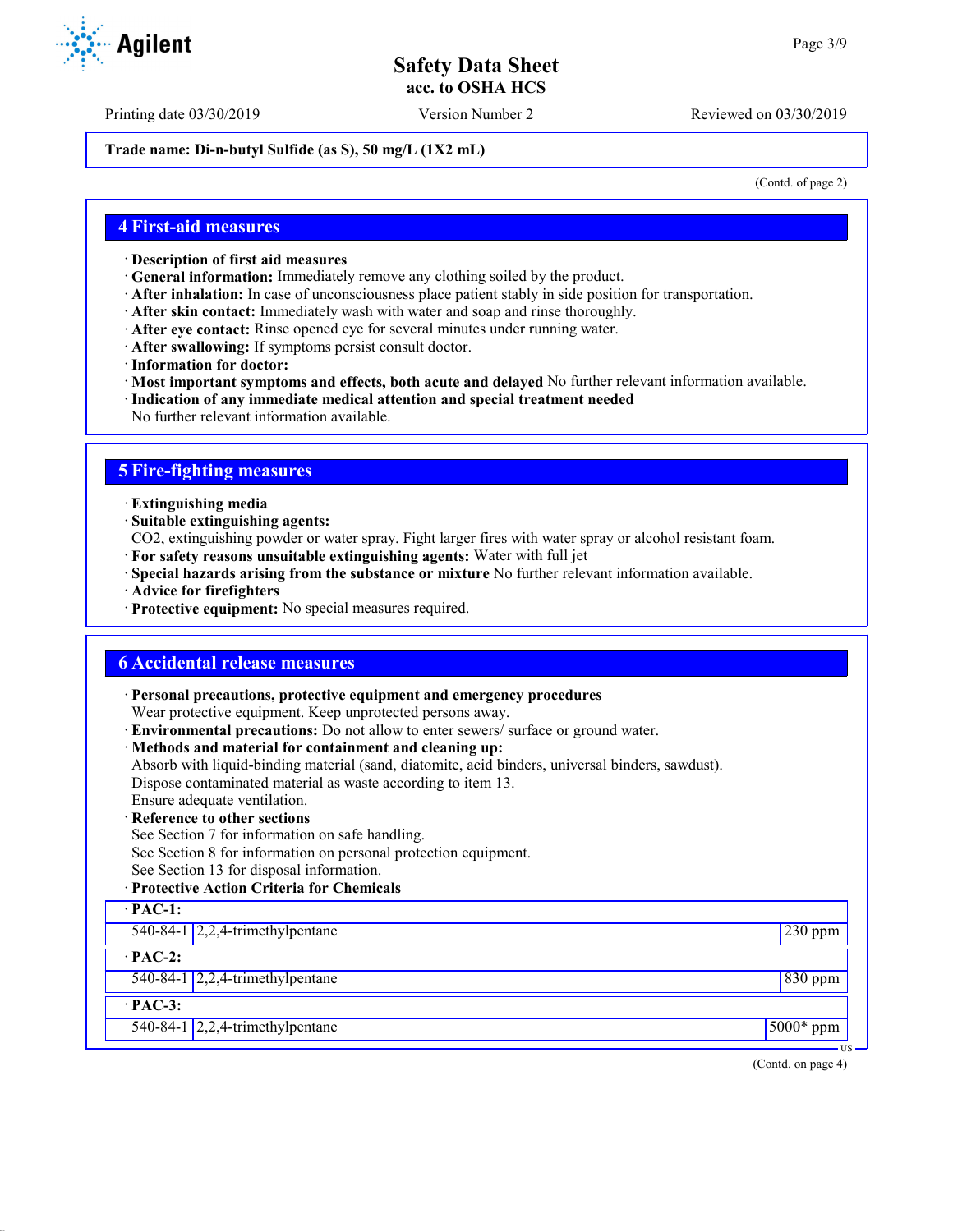Printing date 03/30/2019 Version Number 2 Reviewed on 03/30/2019

## **Trade name: Di-n-butyl Sulfide (as S), 50 mg/L (1X2 mL)**

(Contd. of page 3)

## **7 Handling and storage**

· **Handling:**

- · **Precautions for safe handling** Ensure good ventilation/exhaustion at the workplace. Prevent formation of aerosols.
- · **Information about protection against explosions and fires:** Keep ignition sources away - Do not smoke. Protect against electrostatic charges.
- · **Conditions for safe storage, including any incompatibilities**
- · **Storage:**
- · **Requirements to be met by storerooms and receptacles:** Store in a cool location.
- · **Information about storage in one common storage facility:** Not required.
- · **Further information about storage conditions:**
- Keep receptacle tightly sealed.

Store in cool, dry conditions in well sealed receptacles.

**Specific end use(s)** No further relevant information available.

## \* **8 Exposure controls/personal protection**

· **Additional information about design of technical systems:** No further data; see item 7.

· **Control parameters**

· **Components with limit values that require monitoring at the workplace:**

**540-84-1 2,2,4-trimethylpentane**

PEL Long-term value: 2350 mg/m<sup>3</sup>, 500 ppm n-Octane only

TLV Long-term value:  $1401 \text{ mg/m}^3$ , 300 ppm

· **Additional information:** The lists that were valid during the creation were used as basis.

### · **Exposure controls**

## · **Personal protective equipment:**

· **General protective and hygienic measures:**

Keep away from foodstuffs, beverages and feed.

- Immediately remove all soiled and contaminated clothing.
- Wash hands before breaks and at the end of work.
- Avoid contact with the skin.

Avoid contact with the eyes and skin.

### · **Breathing equipment:**

When used as intended with Agilent instruments, the use of the product under normal laboratory conditions and with standard practices does not result in significant airborne exposures and therefore respiratory protection is not needed.

Under an emergency condition where a respirator is deemed necessary, use a NIOSH or equivalent approved device/equipment with appropriate organic or acid gas cartridge.

## · **Protection of hands:**

Although not recommended for constant contact with the chemicals or for clean-up, nitrile gloves 11-13 mil thickness are recommended for normal use. The breakthrough time is 1 hr. For cleaning a spill where there is direct contact of the chemical, butyl rubber gloves are recommended 12-15 mil thickness with breakthrough times exceeding 4 hrs. Supplier recommendations should be followed.

(Contd. on page 5)

US

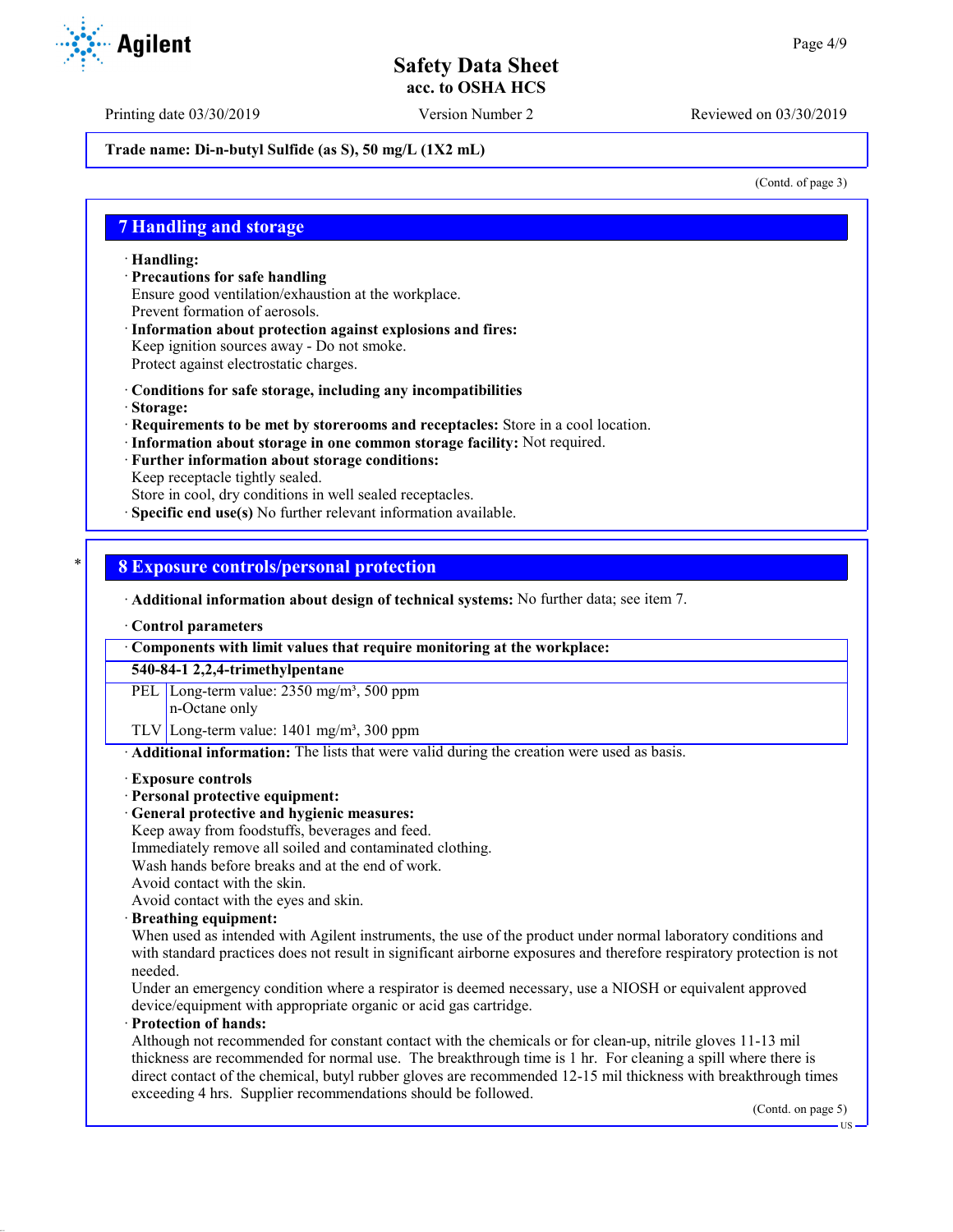Printing date 03/30/2019 Version Number 2 Reviewed on 03/30/2019

## **Trade name: Di-n-butyl Sulfide (as S), 50 mg/L (1X2 mL)**

(Contd. of page 4)

· **Material of gloves**

For normal use: nitrile rubber, 11-13 mil thickness

For direct contact with the chemical: butyl rubber, 12-15 mil thickness

· **Penetration time of glove material**

For normal use: nitrile rubber: 1 hour

For direct contact with the chemical: butyl rubber: >4 hours

· **Eye protection:**

Tightly sealed goggles

# **9 Physical and chemical properties**

| · Information on basic physical and chemical properties    |                                                                                               |
|------------------------------------------------------------|-----------------------------------------------------------------------------------------------|
| <b>General Information</b>                                 |                                                                                               |
| · Appearance:                                              |                                                                                               |
| Form:                                                      | Fluid                                                                                         |
| Color:                                                     | Colorless                                                                                     |
| · Odor:                                                    | Nearly odorless                                                                               |
| · Odor threshold:                                          | Not determined.                                                                               |
| · pH-value:                                                | Not determined.                                                                               |
| Change in condition                                        |                                                                                               |
| <b>Melting point/Melting range:</b>                        | $-107$ °C ( $-160.6$ °F)                                                                      |
| <b>Boiling point/Boiling range:</b>                        | 99 °C (210.2 °F)                                                                              |
| · Flash point:                                             | $-12$ °C (10.4 °F)                                                                            |
| · Flammability (solid, gaseous):                           | Not applicable.                                                                               |
| · Ignition temperature:                                    | 410 °C (770 °F)                                                                               |
| · Decomposition temperature:                               | Not determined.                                                                               |
| · Auto igniting:                                           | Product is not selfigniting.                                                                  |
| Danger of explosion:                                       | Product is not explosive. However, formation of explosive air/vapor<br>mixtures are possible. |
| <b>Explosion limits:</b>                                   |                                                                                               |
| Lower:                                                     | 1.1 Vol $%$                                                                                   |
| Upper:                                                     | 6 Vol %                                                                                       |
| $\cdot$ Vapor pressure at 20 °C (68 °F):                   | 41.25 hPa (30.9 mm Hg)                                                                        |
| $\cdot$ Density at 20 °C (68 °F):                          | 0.69205 g/cm <sup>3</sup> (5.77516 lbs/gal)                                                   |
| · Relative density                                         | Not determined.                                                                               |
| · Vapor density                                            | Not determined.                                                                               |
| · Evaporation rate                                         | Not determined.                                                                               |
| · Solubility in / Miscibility with                         |                                                                                               |
| Water:                                                     | Not miscible or difficult to mix.                                                             |
| · Partition coefficient (n-octanol/water): Not determined. |                                                                                               |
|                                                            | (Contd. on page 6)                                                                            |

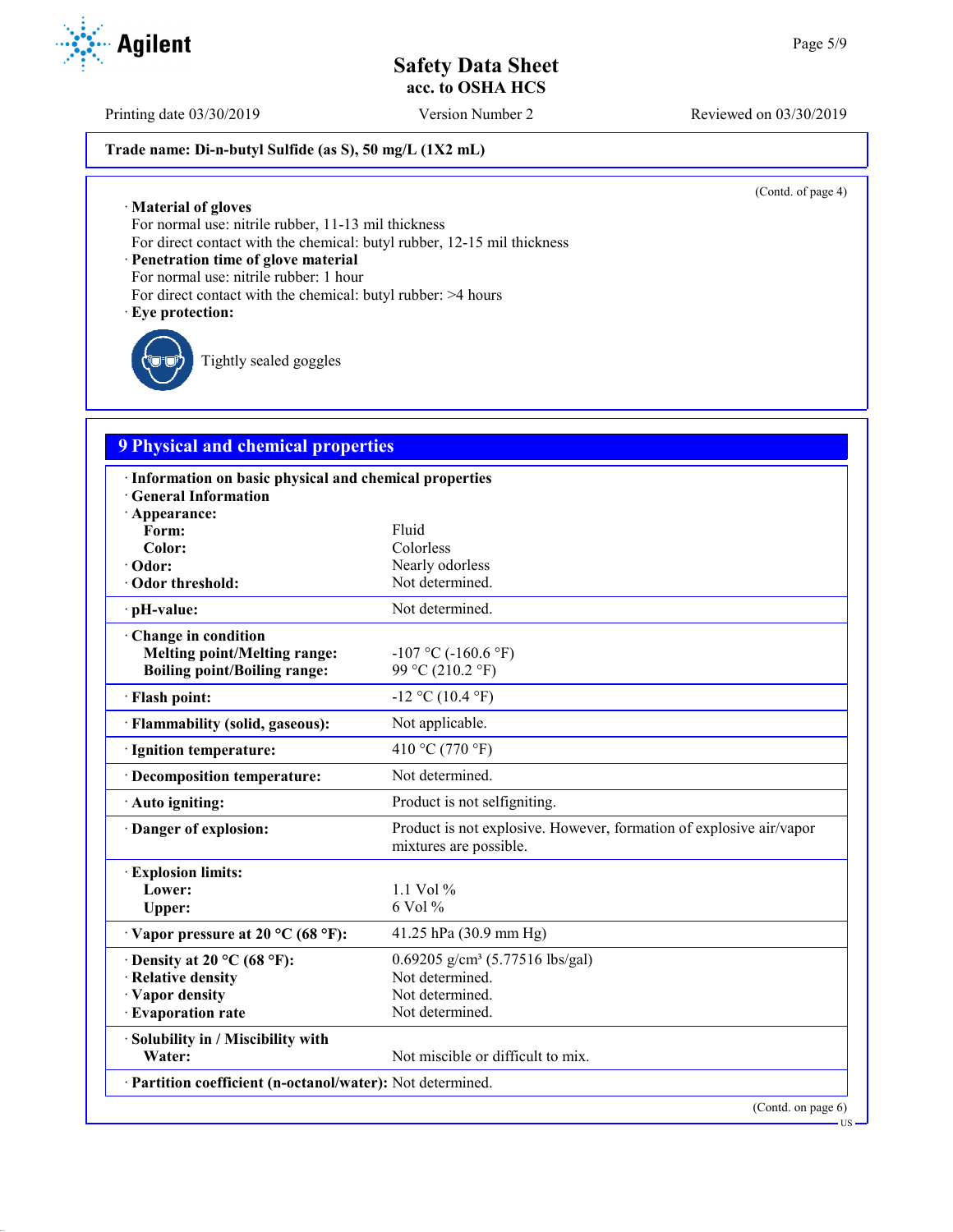Printing date 03/30/2019 Version Number 2 Reviewed on 03/30/2019

## **Trade name: Di-n-butyl Sulfide (as S), 50 mg/L (1X2 mL)**

|                           | (Contd. of page $5$ )                      |  |
|---------------------------|--------------------------------------------|--|
| · Viscosity:              |                                            |  |
| Dynamic:                  | Not determined.                            |  |
| Kinematic:                | Not determined.                            |  |
| · Solvent content:        |                                            |  |
| <b>Organic solvents:</b>  | $100.0\%$                                  |  |
| <b>VOC</b> content:       | $99.97\%$                                  |  |
|                           | 691.8 g/l / 5.77 lb/gal                    |  |
| $\cdot$ Other information | No further relevant information available. |  |

# **10 Stability and reactivity**

· **Reactivity** No further relevant information available.

- · **Chemical stability**
- · **Thermal decomposition / conditions to be avoided:** No decomposition if used according to specifications.
- · **Possibility of hazardous reactions** No dangerous reactions known.
- · **Conditions to avoid** No further relevant information available.
- · **Incompatible materials:** No further relevant information available.
- · **Hazardous decomposition products:** No dangerous decomposition products known.

## **11 Toxicological information**

· **Information on toxicological effects**

· **Acute toxicity:**

· **LD/LC50 values that are relevant for classification:**

# **ATE (Acute Toxicity Estimate)**

Dermal LD50 >2,001 mg/kg (rabbit) Inhalative  $LC50/4$  h  $>33.5$  mg/L (rat)

## **540-84-1 2,2,4-trimethylpentane**

| Oral          | LD50 | $>5,000$ mg/kg (rat)                     |
|---------------|------|------------------------------------------|
| Dermal $LD50$ |      | $\vert$ >2,000 mg/kg (rabbit)            |
|               |      | Inhalative LC50/4 h $>$ 33.52 mg/L (rat) |

· **Primary irritant effect:**

- · **on the skin:** Irritant to skin and mucous membranes.
- · **on the eye:** No irritating effect.
- · **Sensitization:** No sensitizing effects known.
- · **Additional toxicological information:**

The product shows the following dangers according to internally approved calculation methods for preparations: Irritant

### · **Carcinogenic categories**

· **IARC (International Agency for Research on Cancer)**

None of the ingredients is listed.

## · **NTP (National Toxicology Program)**

None of the ingredients is listed.



US

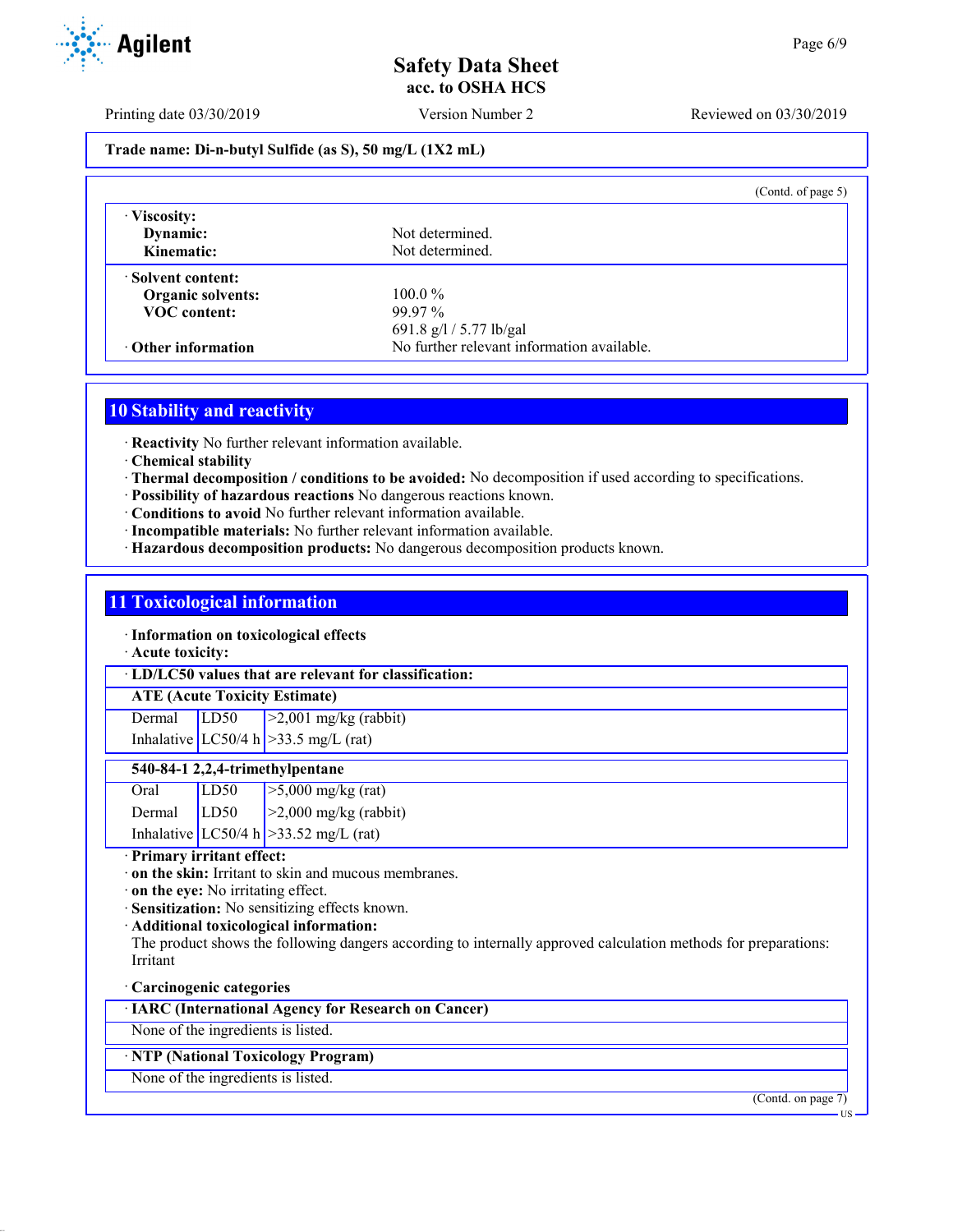Printing date 03/30/2019 Version Number 2 Reviewed on 03/30/2019

**Trade name: Di-n-butyl Sulfide (as S), 50 mg/L (1X2 mL)**

(Contd. of page 6)

## · **OSHA-Ca (Occupational Safety & Health Administration)**

None of the ingredients is listed.

# **12 Ecological information**

## · **Toxicity**

- · **Aquatic toxicity:** No further relevant information available.
- · **Persistence and degradability** No further relevant information available.
- · **Behavior in environmental systems:**
- · **Bioaccumulative potential** No further relevant information available.
- · **Mobility in soil** No further relevant information available.
- · **Additional ecological information:**

## · **General notes:**

Water hazard class 2 (Self-assessment): hazardous for water

Do not allow product to reach ground water, water course or sewage system.

Danger to drinking water if even small quantities leak into the ground.

- · **Results of PBT and vPvB assessment**
- · **PBT:** Not applicable.
- · **vPvB:** Not applicable.
- · **Other adverse effects** No further relevant information available.

## **13 Disposal considerations**

· **Waste treatment methods**

· **Recommendation:**

Must not be disposed of together with household garbage. Do not allow product to reach sewage system.

· **Uncleaned packagings:**

· **Recommendation:** Disposal must be made according to official regulations.

| ⋅ UN-Number                |                                   |  |
|----------------------------|-----------------------------------|--|
| · DOT, IMDG, IATA          | UN1262                            |  |
| · UN proper shipping name  |                                   |  |
| $\cdot$ DOT                | Octanes mixture                   |  |
| $\cdot$ IMDG               | OCTANES mixture, MARINE POLLUTANT |  |
| $\cdot$ IATA               | <b>OCTANES</b> mixture            |  |
| Transport hazard class(es) |                                   |  |
| · DOT, IATA                |                                   |  |
|                            |                                   |  |
| · Class                    | 3 Flammable liquids               |  |

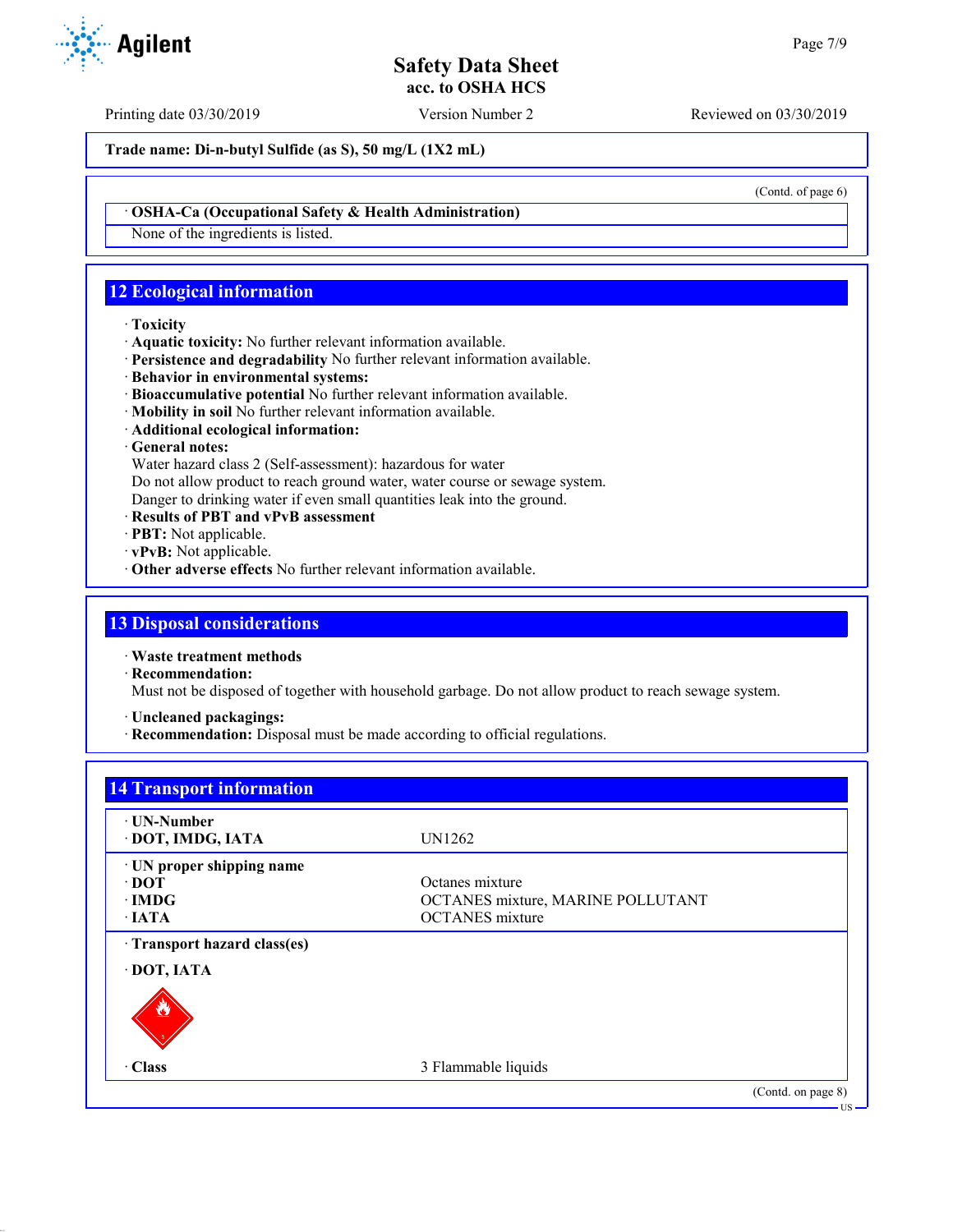Printing date 03/30/2019 Version Number 2 Reviewed on 03/30/2019

**Trade name: Di-n-butyl Sulfide (as S), 50 mg/L (1X2 mL)**

|                                                   | (Contd. of page 7)                                                                |
|---------------------------------------------------|-----------------------------------------------------------------------------------|
| · Label                                           | 3                                                                                 |
| $\cdot$ IMDG                                      |                                                                                   |
|                                                   |                                                                                   |
| $\cdot$ Class                                     | 3 Flammable liquids                                                               |
| $\cdot$ Label                                     | 3                                                                                 |
| · Packing group                                   |                                                                                   |
| · DOT, IMDG, IATA                                 | $\mathbf{H}$                                                                      |
| · Environmental hazards:                          | Product contains environmentally hazardous substances: 2,2,4-<br>trimethylpentane |
| · Marine pollutant:                               | Symbol (fish and tree)                                                            |
| Special precautions for user                      | Warning: Flammable liquids                                                        |
| · Danger code (Kemler):                           | 33                                                                                |
| · EMS Number:                                     | $F-E, S-E$                                                                        |
| · Stowage Category                                | B                                                                                 |
| <b>Transport in bulk according to Annex II of</b> |                                                                                   |
| <b>MARPOL73/78 and the IBC Code</b>               | Not applicable.                                                                   |
| · Transport/Additional information:               |                                                                                   |
| $\cdot$ DOT                                       |                                                                                   |
| · Quantity limitations                            | On passenger aircraft/rail: 5 L                                                   |
|                                                   | On cargo aircraft only: 60 L                                                      |
| $\cdot$ IMDG                                      |                                                                                   |
| · Limited quantities (LQ)                         | 1L                                                                                |
| <b>Excepted quantities (EQ)</b>                   | Code: E2                                                                          |
|                                                   | Maximum net quantity per inner packaging: 30 ml                                   |
|                                                   | Maximum net quantity per outer packaging: 500 ml                                  |
| · UN "Model Regulation":                          | UN 1262 OCTANES MIXTURE, 3, II, ENVIRONMENTALLY<br><b>HAZARDOUS</b>               |

# **15 Regulatory information**

· **Safety, health and environmental regulations/legislation specific for the substance or mixture** · **Sara**

· **Section 355 (extremely hazardous substances):**

None of the ingredients is listed.

· **Section 313 (Specific toxic chemical listings):**

None of the ingredients is listed.

· **TSCA (Toxic Substances Control Act):**

All ingredients are listed.

(Contd. on page 9)



US